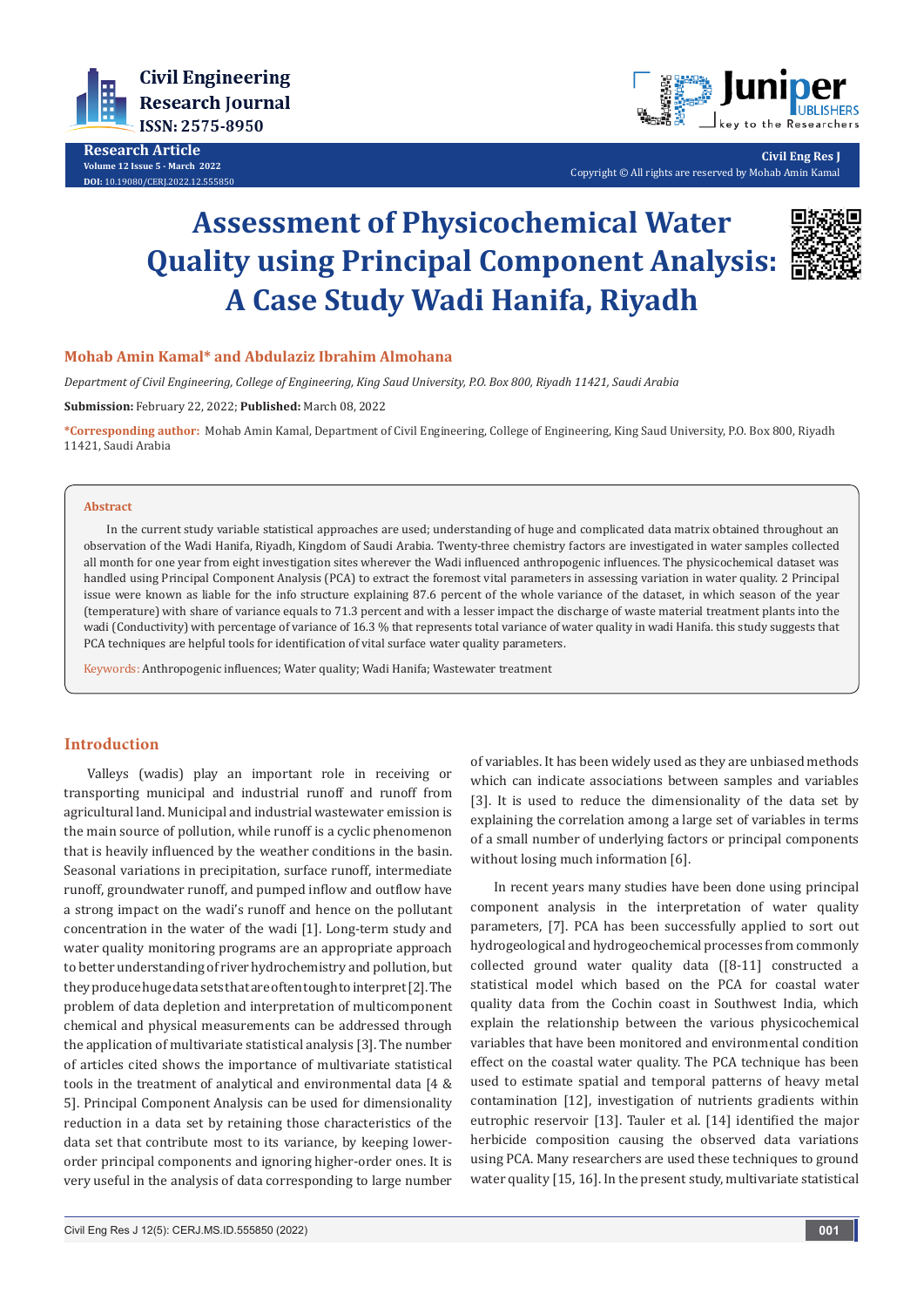techniques (principal component analysis) were applied to evaluate the physicochemical variations in water-quality data matrix of the Wadi Hanifa, Riyadh, Saudi Arabia, which were generated under 1 year monitoring program. The research aims at identifying the most informative sampling parameters and studying the influence of natural and artificial sources affecting the variation of water quality parameters in Wadi Hanifa.

# **Methodology**

#### **Study Area: Wadi Hanifa, Riyadh**

Located in the middle of Najd Plateau, Wadi Hanifah is the most significant natural landmark of the region that form with its basin and tributaries a unique 120-kilometer-long ecological region stretching from Tuwaiq Escarpment to the open desert southeast of Riyadh. The depth of valley stream ranges between 10 and 100 meters, and its width ranges from 100 to 1000 meters approximately (Figure 1). Wadi Hanifah represents a natural watershed for the floods and rainwater in an area of 4000 m<sup>2</sup>

and it has more than 40 tributaries [17]. The most important among thevalley's tributaries are AlObaitah, AlImariyah, Safar, AlMahdiyah, Beir, Laban, Namar, AlAwsat and Laha in the west, and AlAysan and AlBathaa in the east. The amount of water poured into Wadi Hanifah is about  $700,000 \text{ m}^3$ . The wadi is dry almost all year round, but it is still fruitful thanks to the aquifers near the surface. Riyadh consumes about 1080 million cubic meters of water consistent with year [18]. Because of the persistent draw-down of the water desk to deal with the city's ever-growing population, Riyadh has needed to locate opportunity reassets of water. Now maximum of the city's (desalinated) water deliver is piped in from the coast 350 km away, a totally high-priced and unsustainable option [19]. Riyadh consumes about 1080 million cubic meters of water consistent with year [18]. Because of the persistent draw-down of the water desk to deal with the city's ever-growing population, Riyadh has needed to locate opportunity reassets of water. Now maximum of the city's (desalinated) water deliver is piped in from the coast 350 km away, a totally high-priced and unsustainable option [19].



**Figure 1:** Wadi Hanifa Location (Modified from Alhamid et al. [31]).

#### **Monitored Parameters and Analytical Methods**

In order to represent the water quality of the Wadi system, accounting for stream and inputs from drains that have impact on downstream water quality, the monitoring and sampling plan were designed to cover a wide range of determinants at specific sites. Under the water-quality monitoring plan of Wadi Hanfia, samples were collected each month at three points across the Wadi width at several sites. Sampling, preservation and transportation of the water samples to the laboratory were as per standard methods [20]. Eight sites were selected to cover the full length of the wet part of Wadi Hanifa as shown in (Figure 2). Their names are SW3C (site 1), SW12A (site 2), SW12C (site 3), SW14 (site 4), SW20 (site 5), SW8G (site 6), SW10B (site 7), and SW16 (site 8). The sites location are chosen as four sites before the bioremediation facility and four sites after the facility. However, site 5 is before the connection between Batha Channel, which carries water from Manfoha wastewater treatment plant and the Wadi.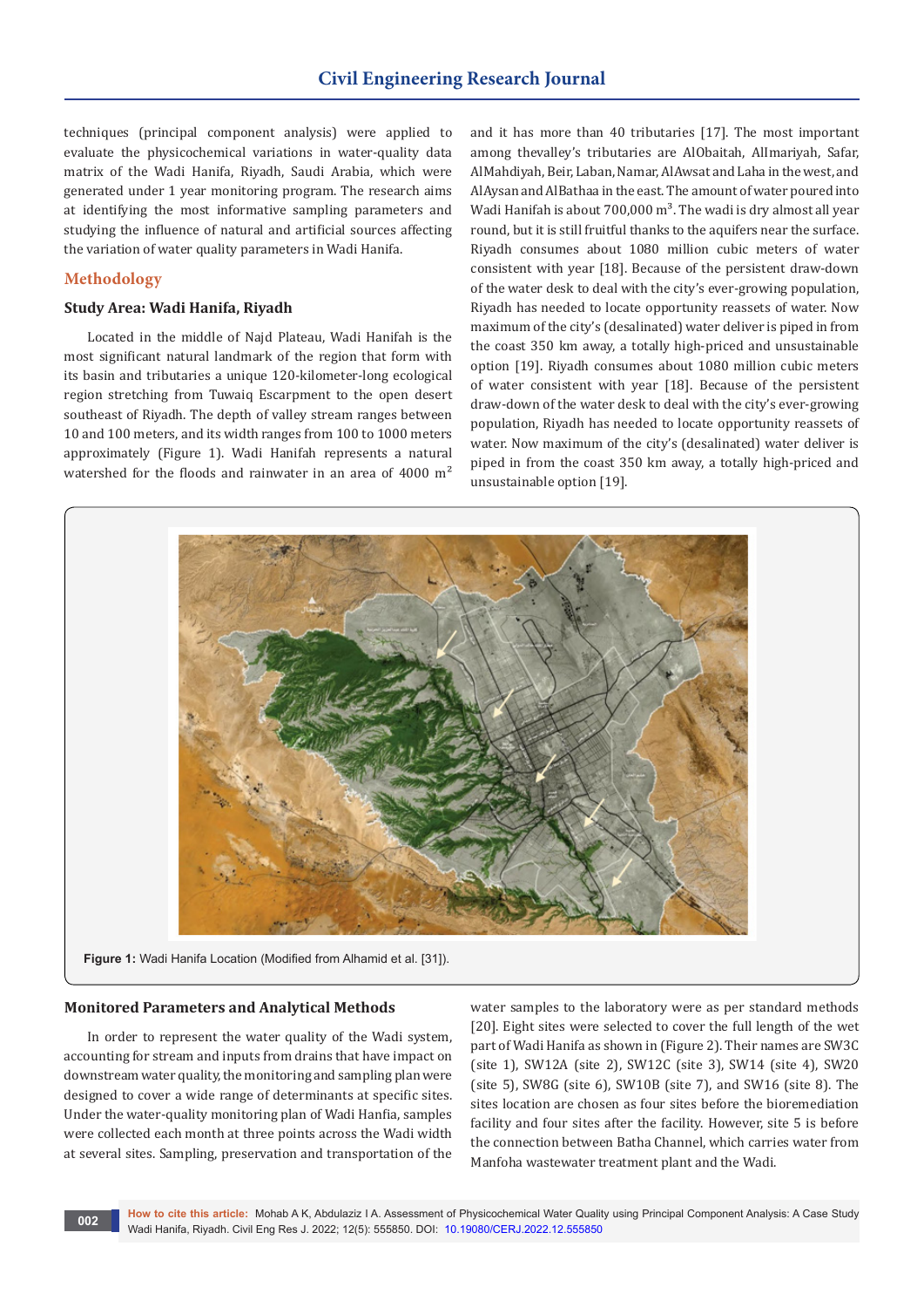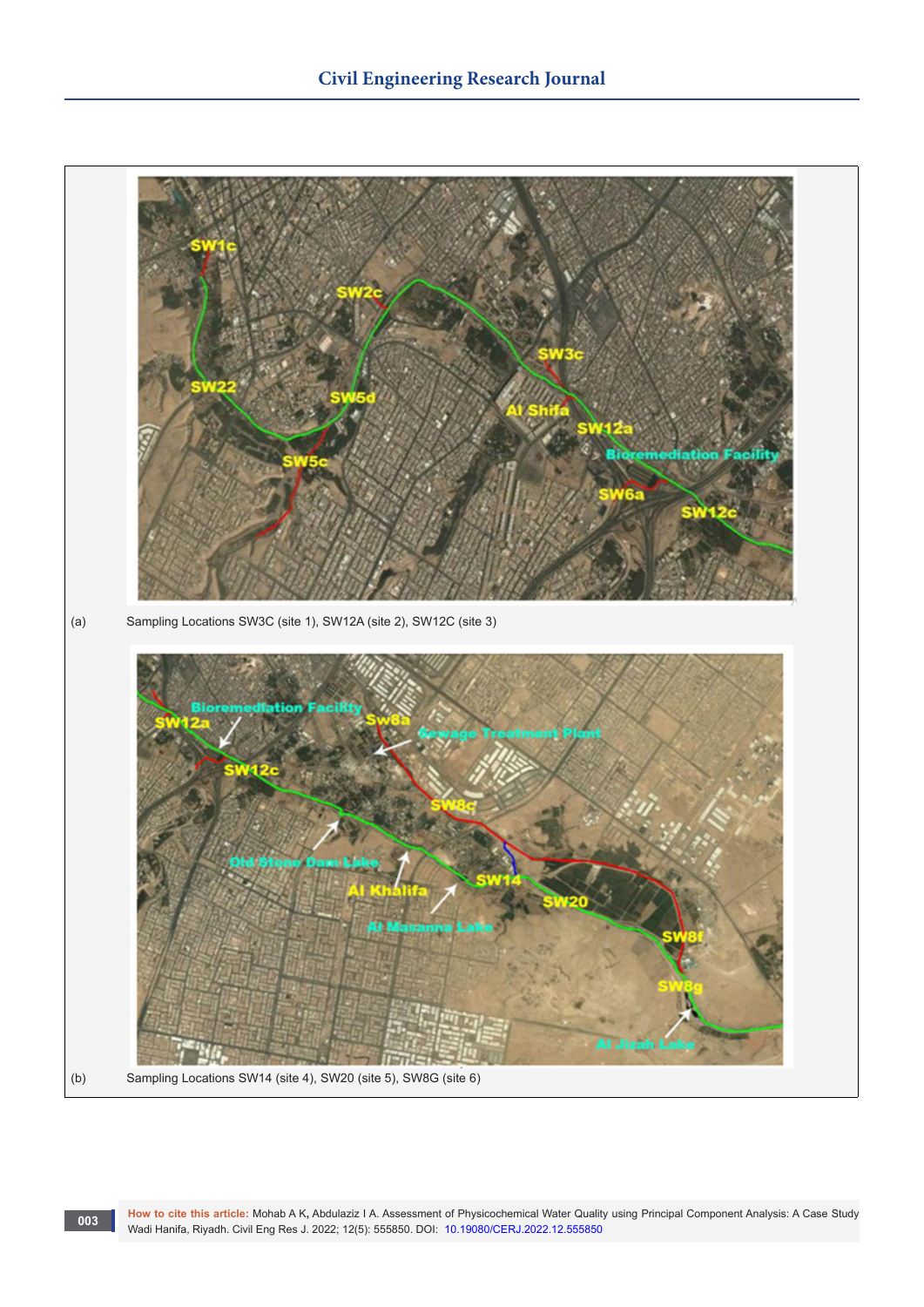

#### **Data Treatment and Multivariate Statistical Methods**

Wadi Hanfia water quality data sets were subjected to one multivariate analysis techniques; namely, principal component analysis (PCA). PCA was applied on data standardized through z-scale transformation to avoid great variability of monitored chemical and physical parameters by converting the measured values into dimensionless quantities. Standardization also increases the effects of parameters with low variance and reduces the effects of parameters with high variance [21-22]. PCA was carried using SPSS Software.

#### **Principal Component Analysis**

The details of PCA are discussed in readily accessible published literature. For example, Davis [23], Manly [24], and Shaw [25] present very understandable and practical introductions to the subject with minimal mathematical details, while Jackson [6], Jolliffe [7], Johnson and Wichern [26], and Legendre [27] present the mathematical details. Briefly, PCA transforms a dataset containing p variables (analytical constituents), interrelated or correlated to various degrees, to a new dataset containing p new orthogonal, uncorrelated variables called principal components (PCs). The PCs are linear functions of the original variables such that the sum of their variances is equal to that of the original variables. The PCs are ordered from largest variance (PC1) to next largest variance (PC2), etc. The variances of the

PCs are the eigen values and the coefficients or weights are the eigenvectors extracted from the covariance or correlation matrix. The goal is that the first few or  $k$  PCs  $(k \lt < p)$  will retain most of the information in all of the p original variables, thus reducing the practical dimensionality of the dataset. In other words, if the correlations are high among many of the original variables, the first few PCs will tend to contain (or explain) a large percentage of the total variance and may be used to describe multivariate patterns or variation in water quality across the watershed, almost as well as does the complete set of p original variables. Often these patterns are related to specific sources of contamination [1, 28].

Several techniques are used by researchers to select the meaningful PCs (i.e., those PCs that account for most of the variation within the studied data) [29, 7]. Probably the most used technique is the "percent explained variance" where enough PCs are used to cover a large fraction of the data total variance. Another technique is to use PCs with eigenvalues greater than a particular value (usually 1.0.) A third technique is to use the slope in the scree plot as a selecting criterion. So, all PCs are used till the slope of the scree plot exhibits a significant change. Another method that is rarely used [29] is comparing the scree plot against a "broken stick" model. This technique –adopted in this paper – was introduced for the first time by Frontier. It is claimed that this technique is more accurate in selecting the appropriate number of PCs than other mentioned techniques [29, 5]. In this technique,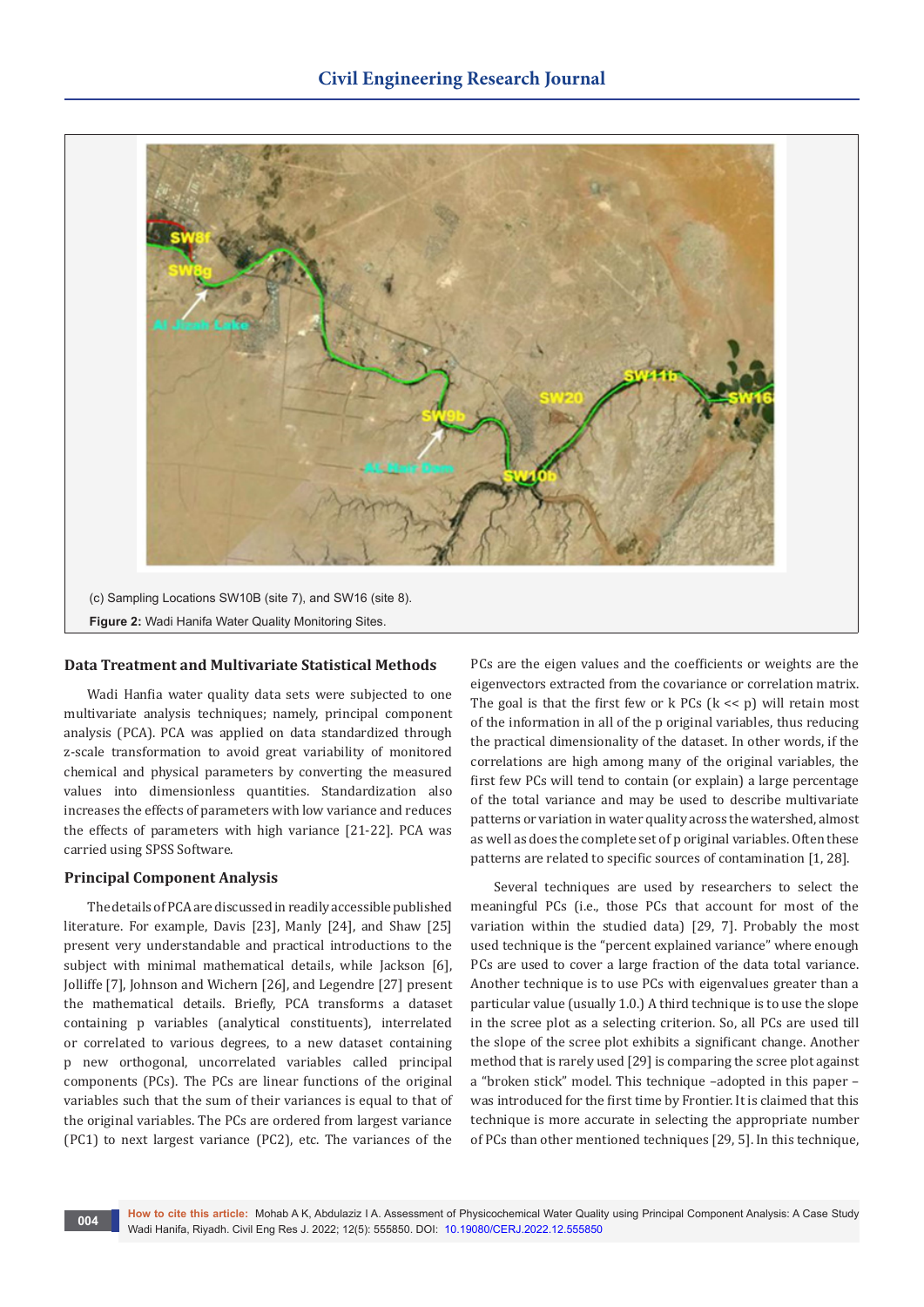it is assumed that the expected distribution of eigenvalues will resemble a broken stick model if the total variance is divided randomly amongst the various components. The size of random eigenvalue for the  $k^{\text{th}}$  component following the broken stick model  $(I_k^*)$  is calculated using Equation 1 [7] (where <sup>p</sup> is the number of variables):

$$
\mathrm{I}_{\mathrm{k}}^*\hspace{-1mm}=\hspace{-1mm}\sum_{\mathrm{j}=\mathrm{k}}^{\mathrm{p}}\hspace{-1mm}\frac{1}{\mathrm{j}}\hspace{-1mm}\left(\mathrm{1}\right)
$$

Principle components with eigenvalues greater than or equal to the corresponding broken stick random eigenvalue are retained **Table 1:** The basic statistics of the data set on Wadi water quality.

and considered as interpretable. In this case study, two groups of data both for physical and chemical evaluations have been selected and the number of analytical parameters used to assign a measure from a monitoring site into a group (monitoring area) has been taken as n. Water-quality monitoring of the Wadi Hanfia was regularly conducted over a period of one year at eight different sites. All the samples were analyzed for various parameters (23 nos.) and their site wise mean values and standard deviations are summarized in (Table 1).

| <b>Parameters</b><br>SW3C |           | <b>Stations</b> |              |             |             |         |              |             |        |
|---------------------------|-----------|-----------------|--------------|-------------|-------------|---------|--------------|-------------|--------|
|                           |           | <b>SW12A</b>    | <b>SW12C</b> | <b>SW14</b> | <b>SW20</b> | SW8G    | <b>SW10B</b> | <b>SW16</b> |        |
| Temp (°C)                 | Mean      | 29.2            | 26.8         | 25.72       | 25.43       | 25.37   | 27.34        | 25.99       | 24.01  |
|                           | Std. Dev. | 1.12            | 2.3          | 3.23        | 3.52        | 3.56    | 3.63         | 4.08        | 4.56   |
| Cond $(\mu S/cm)$         | Mean      | 2284.17         | 3257.17      | 3904.75     | 3837.17     | 3691.08 | 2168.08      | 1891        | 1911   |
|                           | Std. Dev. | 257.73          | 354.99       | 541.49      | 517.58      | 699.23  | 324.27       | 170.08      | 218.31 |
| $Sp$ Cond $(\mu S/m)$     | Mean      | 2132.3          | 3152.3       | 3856.1      | 3786.6      | 3656.8  | 2004.3       | 1858.9      | 1942.8 |
|                           | Std. Dev. | 194.34          | 250.24       | 323.85      | 294.41      | 584.1   | 184.13       | 46.04       | 152.69 |
|                           | Mean      | 6.16            | 6.04         | 7.52        | 6.19        | 6.05    | 3.09         | 1.98        | 0.66   |
| DO(mg/L)                  | Std. Dev. | 0.77            | 1.33         | 1.01        | 1.21        | 1.53    | 1.97         | 1.14        | 0.46   |
| pH                        | Mean      | 8.08            | 8.04         | 8.02        | 7.97        | 7.97    | 7.72         | 7.76        | 7.72   |
|                           | Std. Dev. | 0.12            | 0.12         | 0.12        | 0.09        | 0.09    | 0.14         | 0.13        | 0.14   |
| TDS(mg/L)                 | Mean      | 1399.5          | 2070.1       | 2554.3      | 2488.8      | 2390.4  | 1316.4       | 1208.9      | 1275.5 |
|                           | Std. Dev. | 137.84          | 167.1        | 194.28      | 199.51      | 412.37  | 113.02       | 36.82       | 96.05  |
|                           | Mean      | 1.07            | 1.63         | 2.03        | 1.98        | 1.93    | 1.01         | 0.94        | 0.99   |
| Salinity (%)              | Std. Dev. | 0.11            | 0.14         | 0.18        | 0.15        | 0.31    | 0.1          | 0.02        | 0.07   |
|                           | Mean      | 13.24           | 37.39        | 10.47       | 14.04       | 10.95   | 50.97        | 81.56       | 11.55  |
| Turbidity (mg/L)          | Std. Dev. | 11.13           | 26.92        | 15.59       | 6.12        | 7.66    | 70.61        | 49.99       | 6.94   |
|                           | Mean      | 14.08           | 38           | 11.42       | 14.83       | 12.25   | 56.25        | 86.83       | 13.42  |
| Suspended Solids (mg/L)   | Std. Dev. | 11.43           | 26.07        | 15.67       | 6.16        | 7.55    | 71.28        | 49.1        | 7.56   |
|                           | Mean      | 8.98            | 13.44        | 11.32       | 12.27       | 15.4    | 46.13        | 33.69       | 24.51  |
| $COD$ $(mg/L)$            | Std. Dev. | 3.55            | 5.15         | 2.94        | 2.95        | 10.55   | 10.28        | 7.93        | 6.49   |
|                           | Mean      | 8.34            | 23.93        | 22.82       | 21.57       | 20.54   | 3.14         | 1.62        | 2.41   |
| Nitrate-N $(mg/L)$        | Std. Dev. | 1.02            | 1.78         | 2.43        | 5.15        | 8.73    | 2.03         | 1.84        | 2.75   |
|                           | Mean      | 0.02            | 0.05         | 0.06        | 0.1         | 0.1     | 0.43         | 0.3         | 0.22   |
| Nitrite-N (mg/L)          | Std. Dev. | 0.02            | 0.02         | 0.02        | 0.07        | 0.1     | 0.33         | 0.22        | 0.2    |
|                           | Mean      | 0.39            | 2.18         | 2.55        | 2.49        | 2.99    | 15.05        | 13.58       | 12.79  |
| Ammonia-N (mg/L) Nessler  | Std. Dev. | 0.33            | 0.93         | 1.23        | 1.08        | 2.84    | 6.75         | 6.53        | 7.82   |
| Ammonia-N (mg/L) HACH     | Mean      | 0.04            | 0.04         | 0.03        | 0.15        | 0.97    | 19.5         | 16.83       | 15.14  |
|                           | Std. Dev. | 0.07            | 0.04         | 0.01        | 0.21        | 3.16    | 4.81         | 4.19        | 6.96   |
| TKN (mg/L)                | Mean      | 3.32            | 2.85         | 4.98        | 3.45        | 4.02    | 22.3         | 18.14       | 17.93  |
|                           | Std. Dev. | 7.34            | 0.78         | 3.98        | 1.36        | 3.37    | 3.66         | 3.43        | 7.13   |
|                           | Mean      | 0.11            | 0.15         | 0.22        | 0.3         | 0.28    | 2.32         | 1.8         | 2.13   |
| Total Nitrogen (mg/L)     | Std. Dev. | 0.04            | 0.05         | 0.3         | 0.45        | 0.49    | 0.34         | 0.73        | 0.6    |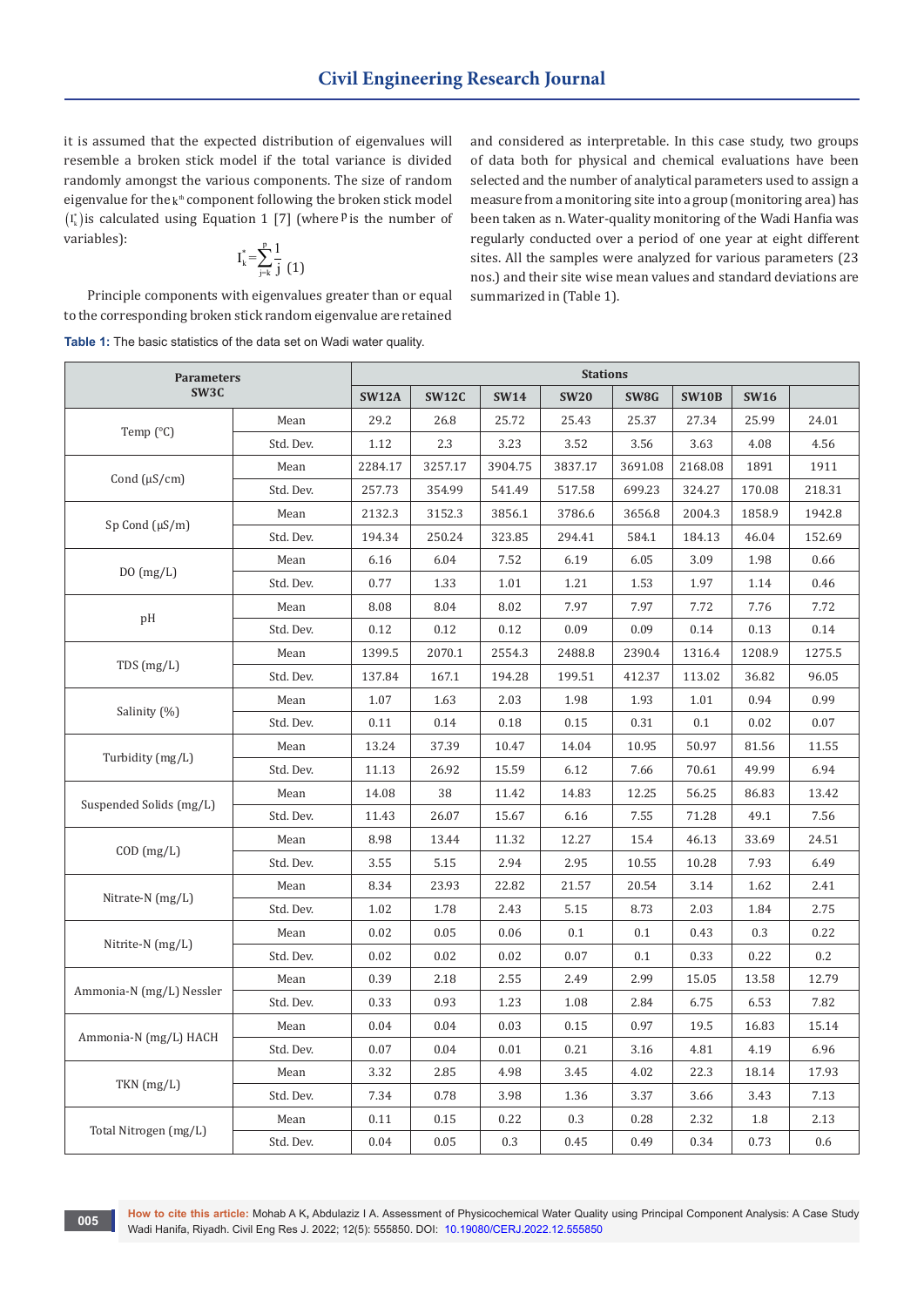# **Civil Engineering Research Journal**

| Total Phosphorus (mg/L)     | Mean          | 0.07  | 0.11   | 0.13   | 0.17   | 0.18   | 2.02   | 1.5    | 1.91   |
|-----------------------------|---------------|-------|--------|--------|--------|--------|--------|--------|--------|
|                             | Std. Dev.     | 0.03  | 0.04   | 0.15   | 0.25   | 0.33   | 0.42   | 0.68   | 0.57   |
| Ortho-P (mg/L)              | Mean          | 0.07  | 0.11   | 0.13   | 0.17   | 0.18   | 2.02   | 1.5    | 1.91   |
|                             | Standard Dev. | 0.03  | 0.04   | 0.15   | 0.25   | 0.33   | 0.42   | 0.68   | 0.57   |
| Total Organic Carbon (mg/L) | Mean          | 1.8   | 3.75   | 3.09   | 4.2    | 4.09   | 12.25  | 9.88   | 7.05   |
|                             | Std. Dev.     | 1.54  | 2.03   | 1.57   | 1.88   | 2.12   | 3.46   | 2.52   | 1.96   |
| Alkalinity (mg/L)           | Mean          | 252   | 220.7  | 214.47 | 224.63 | 217.66 | 245.73 | 249.63 | 245.73 |
|                             | Std. Dev.     | 40.69 | 37.12  | 35.32  | 40.38  | 27.85  | 37.04  | 35.86  | 37.64  |
| Biocarbonate (mg/L)         | Mean          | 201.6 | 176.55 | 171.57 | 179.65 | 174.12 | 196.58 | 199.71 | 196.58 |
|                             | Std. Dev.     | 32.55 | 29.71  | 28.25  | 32.26  | 22.28  | 29.63  | 28.69  | 30.11  |
| VSS (mg/L)                  | Mean          | 2.65  | 3.66   | 2.2    | 3.06   | 3.09   | 11.54  | 21.58  | 3.83   |
|                             | Std. Dev.     | 1.71  | 2.31   | 1.76   | 1.54   | 1.73   | 5.02   | 11.56  | 0.89   |
| BOD (mg/L)                  | Mean          | 3.58  | 6.13   | 5.14   | 5.7    | 7.28   | 25.34  | 17.53  | 12.28  |
|                             | Std. Dev.     | 1.87  | 2.17   | 1.81   | 2.11   | 4.82   | 6.06   | 3.67   | 3.31   |

**Table 2:** Physicochemical - Z-scaled means – Varimax.

| Component      |                | <b>Initial Eigenvalues</b>    |             |              |  |  |  |  |
|----------------|----------------|-------------------------------|-------------|--------------|--|--|--|--|
| <b>Serial</b>  | <b>Name</b>    | % of Variance<br><b>Total</b> |             | Cumulative % |  |  |  |  |
| $\mathbf{1}$   | Temp           | 16.402                        | 71.314      | 71.314       |  |  |  |  |
| $\overline{2}$ | Cond           | 3.748                         | 16.294      | 87.609       |  |  |  |  |
| 3              | Sp_Cond        | 1.843                         | 8.012       | 95.621       |  |  |  |  |
| $\overline{4}$ | D <sub>O</sub> | 0.701                         | 3.05        | 98.671       |  |  |  |  |
| 5              | pH             | 0.219                         | 0.953       | 99.624       |  |  |  |  |
| 6              | <b>TDS</b>     | 0.051                         | 0.222       | 99.846       |  |  |  |  |
| $\overline{7}$ | Salinity       | 0.035                         | 0.154       | 100          |  |  |  |  |
| 8              | Turbidity      | 1.01E-13                      | 1.02E-13    | 100          |  |  |  |  |
| 9              | SS             | 1.00E-13                      | 1.02E-13    | 100          |  |  |  |  |
| 10             | COD            | 1.00E-13                      | 1.01E-13    | 100          |  |  |  |  |
| 11             | Nitrate_N      | 1.00E-13                      | 1.01E-13    | 100          |  |  |  |  |
| 12             | Nitrite_N      | 1.00E-13                      | 1.01E-13    | 100          |  |  |  |  |
| 13             | Ammonia_N_N    | 1.00E-13                      | 1.01E-13    | 100          |  |  |  |  |
| $14\,$         | Ammonia_N_H    | 1.00E-13                      | 1.01E-13    | 100          |  |  |  |  |
| 15             | <b>TKN</b>     | 1.00E-13                      | 1.00E-13    | 100          |  |  |  |  |
| 16             | <b>TN</b>      | $-1.00E-13$                   | $-1.00E-13$ | 100          |  |  |  |  |
| 17             | TP             | $-1.00E-13$                   | $-1.01E-13$ | 100          |  |  |  |  |
| 18             | Ortho_P        | $-1.00E-13$                   | $-1.01E-13$ | 100          |  |  |  |  |
| 19             | <b>TOC</b>     | $-1.00E-13$                   | $-1.01E-13$ | 100          |  |  |  |  |
| 20             | Alkalinity     | $-1.00E-13$                   | $-1.01E-13$ | 100          |  |  |  |  |
| 21             | Bicarbonate    | $-1.00E-13$                   | $-1.02E-13$ | 100          |  |  |  |  |
| 22             | <b>VSS</b>     | $-1.00E-13$                   | $-1.02E-13$ | 100          |  |  |  |  |
| 23             | <b>BOD</b>     | $-1.01E-13$                   | $-1.05E-13$ | 100          |  |  |  |  |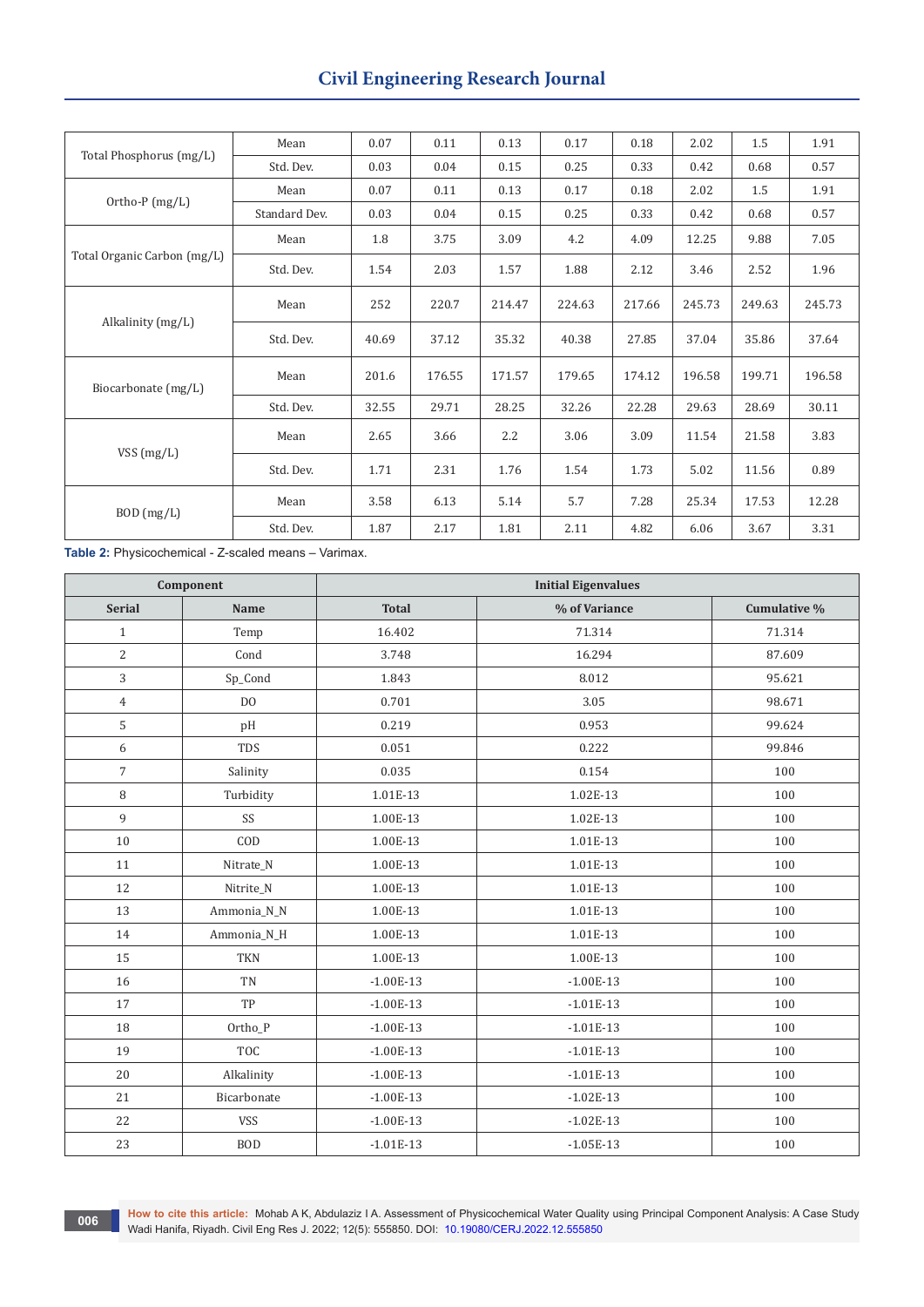#### **Results and Discussion**

# **Principal Component Analysis**

PCA of the 23 physicochemical parameters resulted in 23 components with eigenvalues variances as shown in (Table 2). An eigenvector was calculated for each eigenvalue (Table 3). (Figure 3) shows the scree plot of the components with the broke stick limiting curve. As explained earlier, only components with eigenvalues higher than the broken stick limit will be considered as significant. These PCs are the only nontrivial principal component in this case. PCA of the data set (Table 2) evolved two PCs with eigenvalues equal 16.402, 3.784 explaining about 71.314 %, 16.294, respectively, of the total variance in the water-quality data set. The first two PC component are the only one considered because they have eigenvalue higher than the corresponding value from the broken stick model as shown in (Figure 3). In general, components loadings larger than 0.45 may be taken

into consideration in the interpretation, in the other words, the most significant variables in the components represented by high loadings have been taken into consideration in evaluation the components [30]. Terms 'strong', 'moderate' and 'weak' is applied to factor loading and refer to absolute loading values of >0.75, 0.50 – 0.75 and 0.3 – 0.5, respectively [21]. Factor 1, which explains 71.314 % of the total variance, has strong absolute loadings on Turbidity, SS, COD, Nitrite-N, Ammonia, TKN, TP, Ortho-P, TOC, VSS, BOD and negatively correlated with Cond, DO, pH, TDS, Salinity, Nitrate-N, which indicates that the temperature (season of the year) has great effect on the water quality of Wadi Hanifa. Factor 2, which explain 16.294 % of the total variance, has strong absolute loadings on TDS, Salinity, Nitrate-N and TN and negatively correlated with Alkalinity and bicarbonate [31], which indicates that the conductivity is dominant factor since most of the water in the wadi is from the discharge of wastewater treatment plants in Riyadh,



#### **Conclusion**

The PCA is powerful pattern recognition technique that attempts to explain the variance of a large dataset of inter correlated variables with a smaller set of independent variables Principal Component. The above study identified the principal

physical, and chemical parameters that are important in predicting surface water quality. The first factor is temperature (season of the year) which has great effect on the water quality of Wadi Hanifa. Factor 2 (conductivity) is dominant factor since most of the water in the wadi is from the discharge of wastewater treatment plants in Riyadh.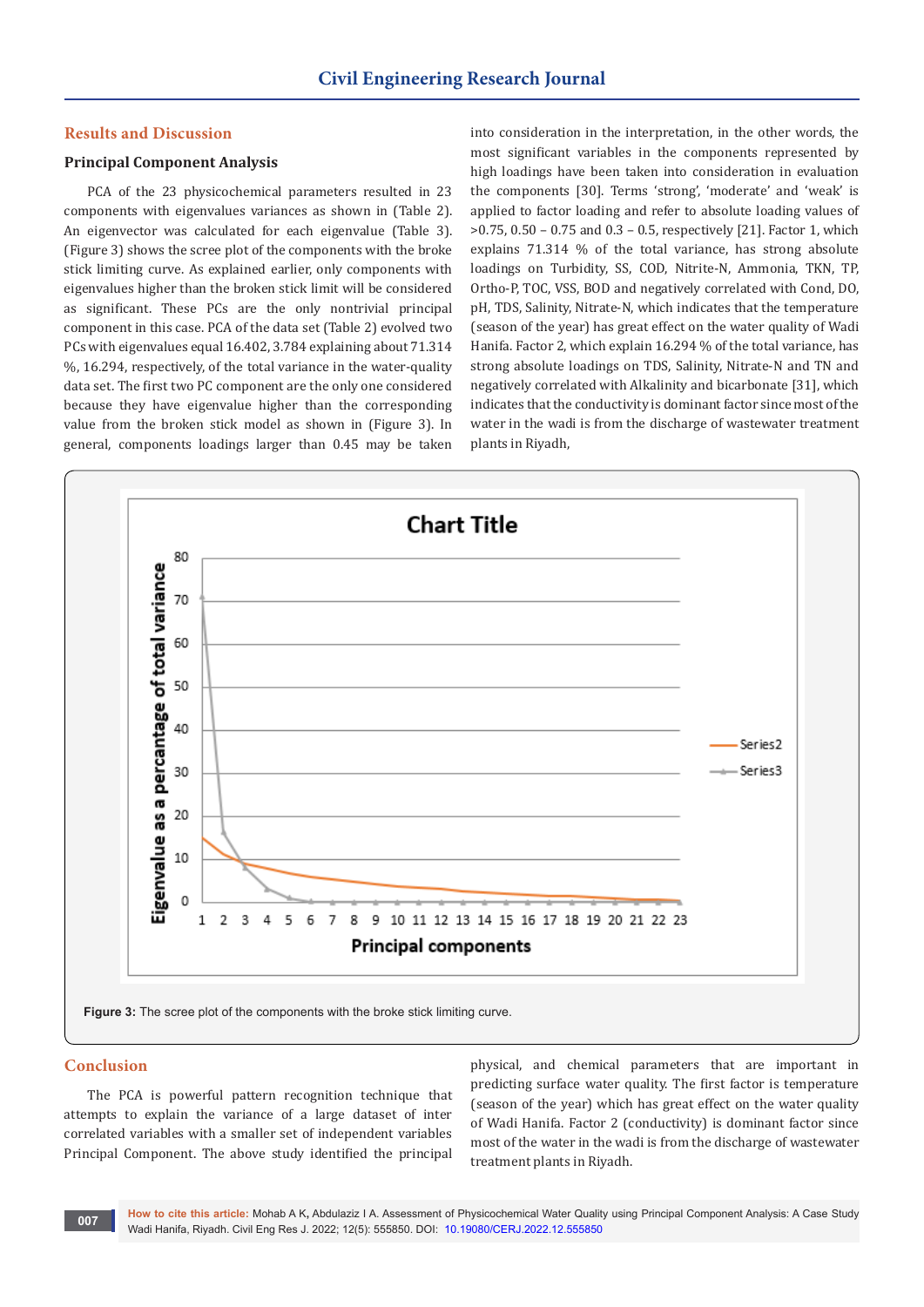#### **Table 3: Rotated Component Matrix<sup>a</sup>**

|                                                              | Component |                |  |  |  |
|--------------------------------------------------------------|-----------|----------------|--|--|--|
|                                                              | $1\,$     | $\overline{2}$ |  |  |  |
| Temp                                                         | $-0.325$  | $-0.559$       |  |  |  |
| Cond                                                         | $-0.564$  | 0.81           |  |  |  |
| Sp-Cond                                                      | $-0.548$  | 0.824          |  |  |  |
| D <sub>O</sub>                                               | $-0.795$  | 0.42           |  |  |  |
| pH                                                           | $-0.945$  | 0.169          |  |  |  |
| TDS                                                          | $-0.547$  | 0.825          |  |  |  |
| Salinity                                                     | $-0.539$  | 0.83           |  |  |  |
| Turbidity                                                    | 0.687     | $-0.201$       |  |  |  |
| SS                                                           | 0.713     | $-0.209$       |  |  |  |
| COD                                                          | 0.949     | $-0.163$       |  |  |  |
| Nitrate-N                                                    | $-0.654$  | 0.729          |  |  |  |
| Nitrite-N                                                    | 0.963     | $-0.144$       |  |  |  |
| Ammonia                                                      | 0.967     | $-0.216$       |  |  |  |
| Ammonia-NH4                                                  | 0.942     | $-0.317$       |  |  |  |
| <b>TKN</b>                                                   | 0.938     | $-0.291$       |  |  |  |
| TN                                                           | 0.221     | 0.936          |  |  |  |
| TP                                                           | 0.928     | $-0.283$       |  |  |  |
| Ortho-P                                                      | 0.916     | $-0.294$       |  |  |  |
| TOC                                                          | 0.976     | $-0.105$       |  |  |  |
| Alkalinity                                                   | 0.412     | $-0.898$       |  |  |  |
| Biocarbonate                                                 | 0.413     | $-0.899$       |  |  |  |
| <b>VSS</b>                                                   | 0.75      | $-0.252$       |  |  |  |
| <b>BOD</b>                                                   | 0.945     | $-0.149$       |  |  |  |
| <b>Address Address Address</b><br><br>$\sim$<br>$\mathbf{r}$ |           |                |  |  |  |

Extraction Method: Principal Component Analysis. Rotation Method: Varimax with Kaiser Normalization. a. Rotation converged in 3 iterations.

# **References**

- 1. [Vega M, Pardo R, Barrado E, Deban L \(1998\) Assessment of seasonal](https://www.sciencedirect.com/science/article/abs/pii/S0043135498001389)  [and polluting effects on the quality of river water by exploratory data](https://www.sciencedirect.com/science/article/abs/pii/S0043135498001389)  [analysis. Water Res 32 \(12\): 3581-3592.](https://www.sciencedirect.com/science/article/abs/pii/S0043135498001389)
- 2. Dixon W, Chiswell B (1996) Review of aquatic monitoring program design. Water Resources p: 30. 1935-1948.
- 3. [Wenning RJ, Erickson GA \(1994\) Interpretation and analysis of complex](https://www.sciencedirect.com/science/article/abs/pii/0165993694850267)  [environmental data using chemometric methods. TrAC Trends Anal](https://www.sciencedirect.com/science/article/abs/pii/0165993694850267)  [Chem 13\(10\): 446-457](https://www.sciencedirect.com/science/article/abs/pii/0165993694850267)
- 4. Brown D, Blank TB, Sum ST, Weye LG (1994) Chemometrics. Anal. Chem. 66: 315-359.
- 5. Brown SD, Sum ST, Despagne F (1996) Chemometrics. Anal. Chem. 68: 21-61.
- 6. Jackson JE (2003) A User's Guide to Principal Components. John Wiley & Sons, New York, USA pp: 569.
- 7. Jolliffe IT (2002) Principal Component Analysis, Second ed. Springer-Verlag, New York, USA pp: 487.
- 8. [Jayakumar R, Siraz L \(1997\) Factor Analysis in Hydro geochemistry of](https://link.springer.com/article/10.1007/s002540050177)

[Coastal Aquifers Preliminary Study. Environmental Geology 31: 174-](https://link.springer.com/article/10.1007/s002540050177) [177.](https://link.springer.com/article/10.1007/s002540050177)

- 9. Salman SR, Abu Ruka'h YH (1998) Multivariate and Principal Component Statistical Analysis of Contamination in Urban and Agricultural Soil from North Jordan, Environmental Soils from North Jordan. Environmental Geology 38(3): 265-270.
- 10. Praus P (2005) Water Quality Assessment Using SVD Based Principal Component Analysis of Hydrological Data. Water SA 31(4): 417-422.
- 11. Iyer CS, Sindhu M, Kulkarni SG, Tambe SS, Kulkarni BD (2003) Statistical Analysis of The Physicochemical Data on the Coastal Water of Cochin. J. Environ. Monit 5: 324-327.
- 12. [Shine P, Ika RV, Ford TE \(1995\) Multivariate Statistical Examination of](https://pubmed.ncbi.nlm.nih.gov/22176450/)  [Spatial and Temporal Patterns of Heavy Metal Contamination in New](https://pubmed.ncbi.nlm.nih.gov/22176450/)  [Bedford Harbor Marine Sediments. Environ. Sci. Technol. 29\(7\): 1781-](https://pubmed.ncbi.nlm.nih.gov/22176450/) [1788.](https://pubmed.ncbi.nlm.nih.gov/22176450/)
- 13. Perkins RG, Underwood GJC (2000) Gradients of Chlorophyll and Water Chemistry along an Eutrophic Reservoir with Determination of the Limiting Nutrient by in situ Nutrient Addition. Water Res 34: 713- 724.